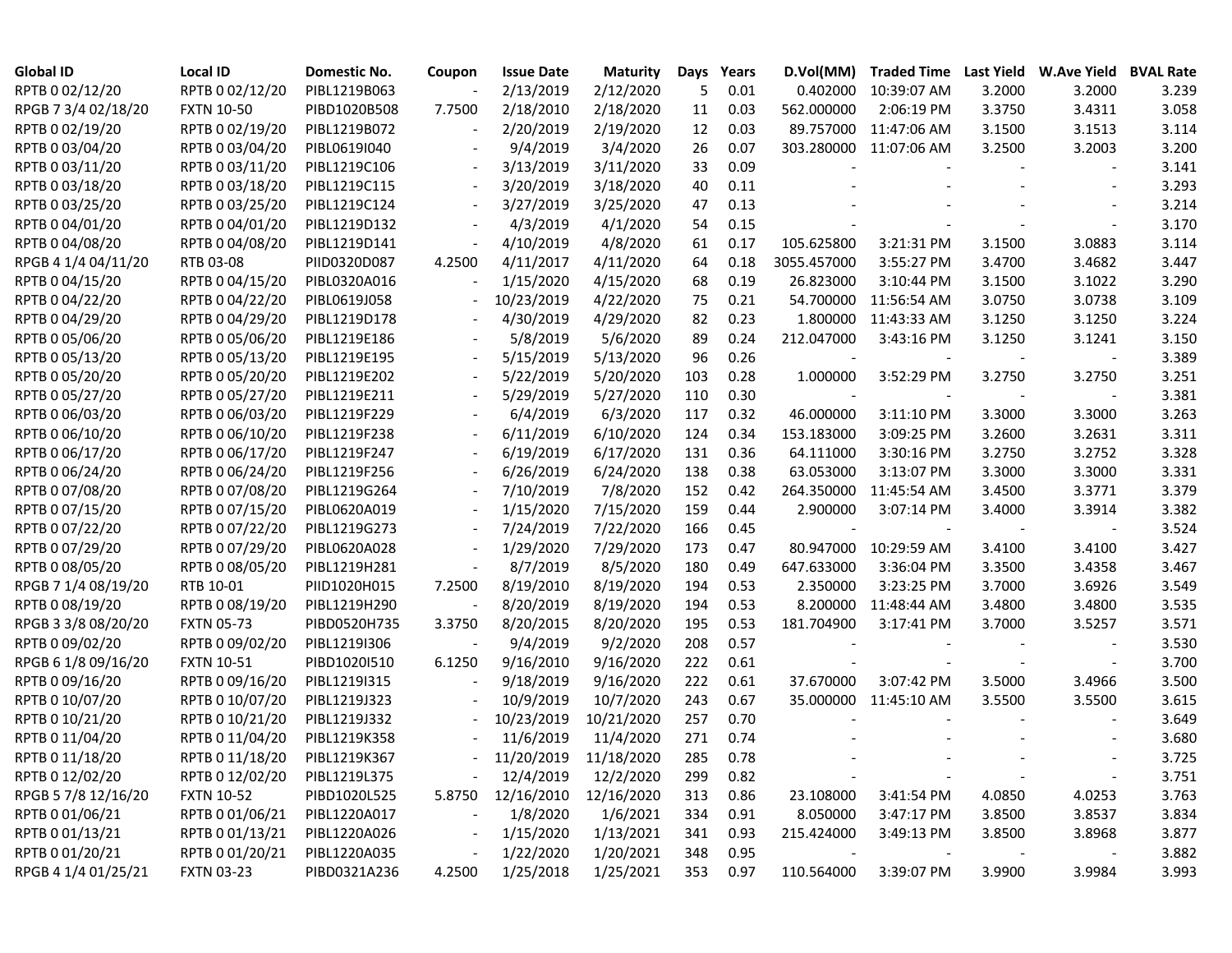| <b>Global ID</b>     | <b>Local ID</b>   | Domestic No. | Coupon  | <b>Issue Date</b> | <b>Maturity</b>  | Days  | Years | D.Vol(MM)   | <b>Traded Time</b>     |        | Last Yield W.Ave Yield BVAL Rate |       |
|----------------------|-------------------|--------------|---------|-------------------|------------------|-------|-------|-------------|------------------------|--------|----------------------------------|-------|
| RPTB 0 01/27/21      | RPTB 0 01/27/21   | PIBL1220A044 |         | 1/29/2020         | 1/27/2021        | 355   | 0.97  | 73.960000   | 3:14:20 PM             | 3.8800 | 3.8785                           | 3.907 |
| RPTB 0 02/03/21      | RPTB 0 02/03/21   | PIBL1220B052 |         | 2/5/2020          | 2/3/2021         | 362   | 0.99  | 325.712000  | 3:52:37 PM             | 3.9250 | 3.9165                           | 3.932 |
| RPGB 7 3/8 03/03/21  | RTB 10-02         | PIID1021C027 | 7.3750  | 3/3/2011          | 3/3/2021         | 390   | 1.07  | 24.296000   | 10:49:08 AM            | 4.0250 | 4.0250                           | 4.064 |
| RPGB 3 1/2 03/20/21  | <b>FXTN 07-57</b> | PIBD0721C574 | 3.5000  | 3/20/2014         | 3/20/2021        | 407   | 1.11  | 50.000000   | 2:54:10 PM             | 4.0000 | 4.0000                           | 4.002 |
| RPGB 6 1/2 04/28/21  | <b>FXTN 10-53</b> | PIBD1021D531 | 6.5000  | 4/28/2011         | 4/28/2021        | 446   | 1.22  | 50.400000   | 11:11:43 AM            | 4.1000 | 4.1000                           | 4.087 |
| RPGB 4 7/8 06/13/21  | RTB 03-09         | PIID0321F092 | 4.8750  | 6/13/2018         | 6/13/2021        | 492   | 1.35  | 222.505000  | 3:44:29 PM             | 3.9750 | 3.9920                           | 3.980 |
| RPGB 5 3/4 10/20/21  | RTB 10-03         | PIID1021J039 | 5.7500  | 10/20/2011        | 10/20/2021       | 621   | 1.70  |             |                        |        |                                  | 3.996 |
| RPGB 5 3/4 11/24/21  | <b>FXTN 10-55</b> | PIBD1021K551 | 5.7500  | 11/24/2011        | 11/24/2021       | 656   | 1.80  | 16.000000   | 10:26:00 AM            | 4.1000 | 4.1000                           | 4.017 |
| RPGB 6 3/8 01/19/22  | <b>FXTN 10-54</b> | PIBD1022G545 | 6.3750  | 7/19/2011         | 1/19/2022        | 712   | 1.95  | 11.297766   | 11:16:40 AM            | 4.1000 | 4.1000                           | 4.049 |
| RPGB 4 01/26/22      | <b>FXTN 05-74</b> | PIBD0522A747 | 4.0000  | 1/26/2017         | 1/26/2022        | 719   | 1.97  | 107.330000  | 3:24:25 PM             | 4.1000 | 4.1000                           | 4.077 |
| RPGB 15 03/14/22     | <b>FXTN 20-02</b> | PIBD2022C021 | 15.0000 | 3/14/2002         | 3/14/2022        | 766   | 2.10  |             |                        |        | $\overline{\phantom{a}}$         | 4.074 |
| RPGB 4 3/4 07/04/22  | <b>FXTN 03-24</b> | PIBD0322G247 | 4.7500  | 7/4/2019          | 7/4/2022         | 878   | 2.40  |             | 201.400000 10:48:05 AM | 4.1500 | 4.1749                           | 4.171 |
| RPGB 4 7/8 08/02/22  | <b>FXTN 10-56</b> | PIBD1022H562 | 4.8750  | 8/2/2012          | 8/2/2022         | 907   | 2.48  |             |                        |        |                                  | 4.119 |
| RPGB 4 3/4 09/13/22  | <b>FXTN 10-57</b> | PIBD1022I570 | 4.7500  | 9/13/2012         | 9/13/2022        | 949   | 2.60  |             |                        |        |                                  | 4.137 |
| RPGB 12 3/4 10/17/22 | <b>FXTN 20-03</b> | PIBD2022J033 | 12.7500 | 10/17/2002        | 10/17/2022       | 983   | 2.69  |             |                        |        |                                  | 4.149 |
| RPGB 4 5/8 12/04/22  | RTB 05-11         | PIID0522L114 | 4.6250  | 12/4/2017         | 12/4/2022        | 1,031 | 2.82  | 1618.059000 | 3:58:43 PM             | 4.1700 | 4.1840                           | 4.161 |
| RPGB 4 12/06/22      | <b>FXTN 10-58</b> | PIBD1022L585 | 4.0000  | 12/6/2012         | 12/6/2022 1,033  |       | 2.83  |             |                        |        |                                  | 4.166 |
| RPGB 13 02/20/23     | <b>FXTN 20-04</b> | PIBD2023B048 | 13.0000 | 2/20/2003         | 2/20/2023 1,109  |       | 3.04  | 45.000000   | 3:52:23 PM             | 4.2250 | 4.2250                           | 4.190 |
| RPGB 5 1/2 03/08/23  | <b>FXTN 05-75</b> | PIBD0523C752 | 5.5000  | 3/8/2018          | 3/8/2023 1,125   |       | 3.08  |             |                        |        |                                  | 4.205 |
| RPGB 3 1/2 04/21/23  | <b>FXTN 07-58</b> | PIBD0723D588 | 3.5000  | 4/21/2016         | 4/21/2023 1,169  |       | 3.20  | 42.520000   | 3:50:34 PM             | 4.2300 | 4.2387                           | 4.252 |
| RPGB 117/8 05/29/23  | <b>FXTN 20-05</b> | PIBD2023E054 | 11.8750 | 5/29/2003         | 5/29/2023 1,207  |       | 3.31  |             |                        |        |                                  | 4.210 |
| RPGB 3 1/4 08/15/23  | RTB 10-04         | PIID1023H046 | 3.2500  | 8/15/2013         | 8/15/2023 1,285  |       | 3.52  | 6.525000    | 3:56:22 PM             | 4.2750 | 4.2734                           | 4.210 |
| RPGB 11 3/8 10/23/23 | <b>FXTN 20-06</b> | PIBD2023J068 | 11.3750 | 10/23/2003        | 10/23/2023 1,354 |       | 3.71  |             |                        |        |                                  | 4.241 |
| RPGB 6 1/4 03/12/24  | RTB 05-12         | PIID0524C129 | 6.2500  | 3/12/2019         | 3/12/2024 1,495  |       | 4.09  | 5667.296000 | 3:55:52 PM             | 4.2000 | 4.2208                           | 4.201 |
| RPGB 4 1/2 04/20/24  | <b>FXTN 07-59</b> | PIBD0724D595 | 4.5000  | 4/20/2017         | 4/20/2024 1,534  |       | 4.20  | 49.600000   | 3:56:09 PM             | 4.2900 | 4.2960                           | 4.317 |
| RPGB 12 3/8 06/03/24 | <b>FXTN 20-07</b> | PIBD2024F075 | 12.3750 | 6/3/2004          | 6/3/2024 1,578   |       | 4.32  |             |                        |        |                                  | 4.278 |
| RPGB 12 7/8 08/05/24 | <b>FXTN 20-08</b> | PIBD2024H086 | 12.8750 | 8/5/2004          | 8/5/2024 1,641   |       | 4.49  |             |                        |        |                                  | 4.285 |
| RPGB 4 1/8 08/20/24  | <b>FXTN 10-59</b> | PIBD1024H595 | 4.1250  | 8/20/2014         | 8/20/2024 1,656  |       | 4.53  | 285.000000  | 2:09:19 PM             | 4.3250 | 4.3285                           | 4.336 |
| RPGB 4 1/4 10/17/24  | <b>FXTN 05-76</b> | PIBD0524J762 | 4.2500  | 10/17/2019        | 10/17/2024 1,714 |       | 4.69  | 290.000000  | 11:33:56 AM            | 4.2525 | 4.2460                           | 4.248 |
| RPGB 13 3/4 11/11/24 | <b>FXTN 20-09</b> | PIBD2024K091 | 13.7500 | 11/11/2004        | 11/11/2024 1,739 |       | 4.76  |             |                        |        |                                  | 4.298 |
| RPGB 5 3/4 04/12/25  | <b>FXTN 07-61</b> | PIBD0725D618 | 5.7500  | 4/12/2018         | 4/12/2025 1,891  |       | 5.18  | 1765.850000 | 3:55:30 PM             | 4.2500 | 4.2812                           | 4.247 |
| RPGB 12 1/8 04/14/25 | <b>FXTN 20-10</b> | PIBD2025D103 | 12.1250 | 4/14/2005         | 4/14/2025 1,893  |       | 5.18  |             |                        |        | $\overline{\phantom{a}}$         | 4.313 |
| RPGB 3 5/8 09/09/25  | <b>FXTN 10-60</b> | PIBD1025I608 | 3.6250  | 9/9/2015          | 9/9/2025 2,041   |       | 5.59  | 250.000000  | 3:47:21 PM             | 4.3250 | 4.3530                           | 4.352 |
| RPGB 12 1/8 10/20/25 | <b>FXTN 20-11</b> | PIBD2025J116 | 12.1250 | 10/20/2005        | 10/20/2025 2,082 |       | 5.70  |             |                        |        |                                  | 4.326 |
| RPGB 18 1/4 11/29/25 | <b>FXTN 25-01</b> | PIBD2525K015 | 18.2500 | 11/29/2000        | 11/29/2025 2,122 |       | 5.81  |             |                        |        |                                  | 4.328 |
| RPGB 10 1/4 01/19/26 | <b>FXTN 20-12</b> | PIBD2026A122 | 10.2500 | 1/19/2006         | 1/19/2026 2,173  |       | 5.95  |             |                        |        |                                  | 4.332 |
| RPGB 6 1/4 02/14/26  | <b>FXTN 07-62</b> | PIBD0726B627 | 6.2500  | 2/14/2019         | 2/14/2026 2,199  |       | 6.02  | 7839.725000 | 3:59:56 PM             | 4.2850 | 4.3061                           | 4.294 |
| RPGB 3 1/2 09/20/26  | RTB 10-05         | PIID1026I057 | 3.5000  | 9/20/2016         | 9/20/2026 2,417  |       | 6.62  | 11.750000   | 3:47:29 PM             | 4.4250 | 4.4473                           | 4.451 |
| RPGB 6 1/4 10/20/26  | RTB 15-01         | PIID1526J019 | 6.2500  | 10/20/2011        | 10/20/2026 2,447 |       | 6.70  |             |                        |        | $\overline{\phantom{a}}$         | 4.341 |
| RPGB 8 12/07/26      | <b>FXTN 20-13</b> | PIBD2026L139 | 8.0000  | 12/7/2006         | 12/7/2026 2,495  |       | 6.83  |             |                        |        | $\overline{\phantom{a}}$         | 4.346 |
| RPGB 5 3/8 03/01/27  | RTB 15-02         | PIID1527C023 | 5.3750  | 3/1/2012          | 3/1/2027 2,579   |       | 7.06  |             | 1.250000 11:19:13 AM   | 4.5500 | 4.5500                           | 4.349 |
| RPGB 4 3/4 05/04/27  | <b>FXTN 10-61</b> | PIBD1027E617 | 4.7500  | 5/4/2017          | 5/4/2027 2,643   |       | 7.24  |             |                        |        |                                  | 4.420 |